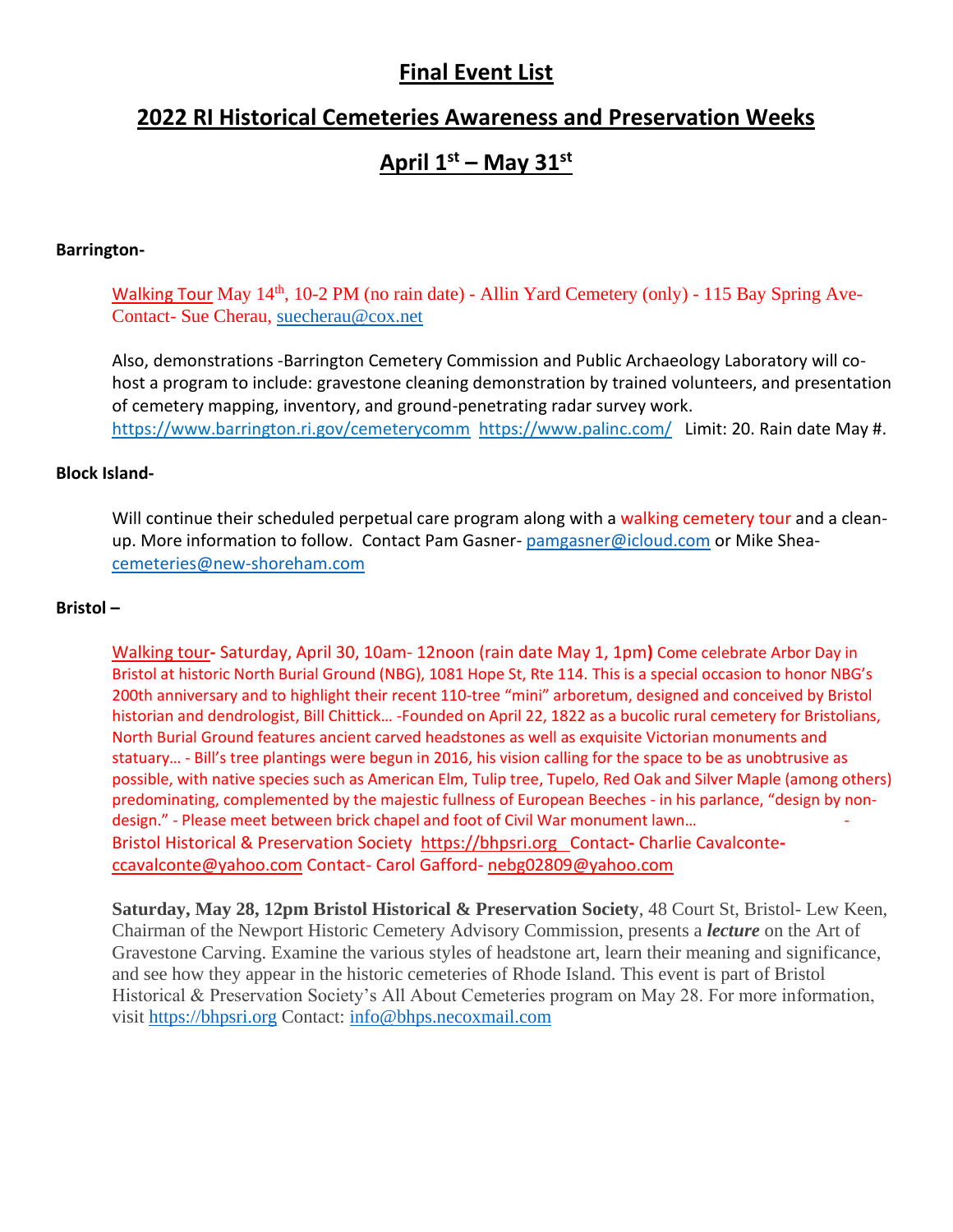**Burrillville-** The Burrillville Historical Society will be sponsoring the following:

Saturday, April 9, 8:00 AM—12 Noon. Clean-up at the Riverside Cemetery in Harrisville (located opposite the Harrisville Fire Station). The event will also feature a gravestone conservation demo and stone cleaning info. Please come prepared to work. Bring a rake, leaf-blower, brush loppers, gloves and water to drink. We will have information on Burrillville's historical cemeteries and our Adopt-a-cemetery program. Contact [bmencucci@verizon.net](mailto:bmencucci@verizon.net)

Walking tour- Sunday, May 1, 1pm—3 pm. Tours of the Sayles Cook Cemetery with historical information on the people buried there, mainly the wealthy mill owners of the Sayles Mill (Granite Mill) along with their families. The gravestone conservation work that was completed in 2019 will be explained. The work is impressive, considering that some of the monuments are 15 feet tall! Park at the lower parking lot at Overlook Nursing Home on High Street, Pascoag (just up the hill from CVS). Contact- [bmencucci@verizon.net](mailto:bmencucci@verizon.net)

Saturday, May 14, 9am- 4 p.m. There will be gravestone conservation workshop at the Pascoag Cemetery located on Cemetery Hill Rd led by Betty and Carlo Mencucci. This is a hands-on activity for those wishing to learn how to clean and reset/repair gravestones. Please dress accordingly and bring gloves. Bring your own lunch and water to drink. The workshop will begin with a short walking tour of the cemetery to examine stone types, problems and prior repairs. To sign up for this workshop, please send email to [bmencucci@verizon.net](mailto:bmencucci@verizon.net) or call 401-500-0433.

# **Central Falls**-

Will continue their perpetual care program for CF001 Moshassuck Cemetery. Contact[moshassuckcemetery@hotmail.com](mailto:moshassuckcemetery@hotmail.com) 

## **Charlestown** –

**Saturday, April 9th**, 9am-12noon we will tend to the Champlin/Church (CH021) lot. This very large lot has taken a tremendous amount of work over last year and is still in need of exploratory attention and fine tuning so our commitment will begin there this year on the morning of the 9th.

**Saturday May 21st,** 9am-12noon (as we do each year in May), we will clean/spruce up the Cross' Mills Public Burying Ground (CH024) along the Old Post Rd. This cemetery is the only public and most historic in Charlestown and is the site of our Memorial Day Parade gathering for the military color guard. If time permits, we may also address the General Joseph Stanton monument and cemetery next to the Wilcox Tavern (1738 Stanton Home). Contact- Pam Lyons [pam@oceanhousemarina.com](mailto:pam@oceanhousemarina.com) or -Susan Angelo- [susan1angelo@icloud.com](mailto:susan1angelo@gmail.com) 

**Saturday June 18,** Cleanup at Kenyon Lot (CH022) and continued clean-up at CH050 Joseph Stanton Monument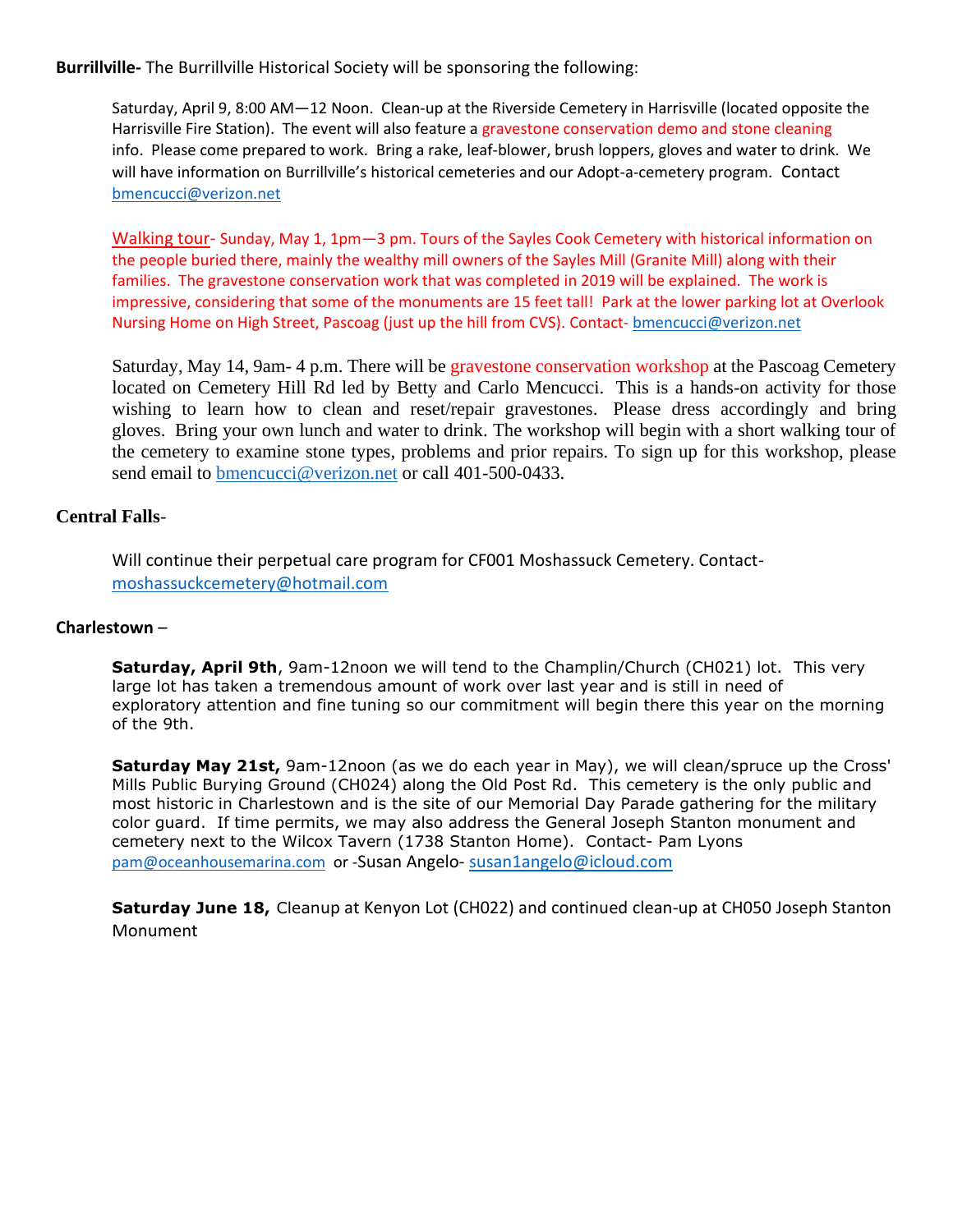**Coventry/West Warwick** - PVPHS cemetery Group has scheduled events as follows:

Saturday, April 2, 2022 @9:00 AM (Rain Date, Sunday, April 3, 2022 @10:00 AM): CLEAN UP, Coventry Historical Cemetery No. 125, Wilson Family Lot, @2750 Harkney Hill Road, Coventry. Bring yourself, rakes and other tools for clearing this lot…as well as friend(s). (In case of an overflow of participants, there will be another clean-up of CY 154 Obadiah Johnson Lot, on side street @Pole 126, Harkney Hill Road, Coventry)

Walking Tour - Saturday, April 9, 2022 @10AM (Rain Date, Sunday, April 10, 2022 @10:00 AM): Free Tour, CY 135 Mapleroot Cemetery, Harkney Hill Road (across from Mapleroot Baptist Church), Coventry. Come learn about the evolution and symbolism of tombstone engraving, as well as some interesting people. This cemetery, one of the oldest in the region, offers a unique trail showcasing the evolution of tombstones;

Saturday, April 23, 2022 @9AM (No Rain Date): CLEAN-UP, West Warwick, Midville Golf Course (along Wakefield Street) …Again bring rakes, other tools and a friend to help clean out this long neglected small cemetery

Saturday, April 30, 2022 @10AM (Rain Date, Sunday, May 1, 2022 @10 AM) Monument Repair Demonstration at the Rice Cemetery WW 04, behind Plaza Esperanza, 58 Tiogue Avenue, West Warwick… Come learn about the fine art of repairing cemetery monuments as done by our members! Saturday, May 21, 2022 @10 AM PVPHS Cemetery Group will hold its *flagging* of the Maple Root cemetery complex, Harkney Hill Road, Coventry, RI. Bring yourself and a friend to participate in this longstanding tradition of honoring our veterans. For further details: contact 401-523-5351

May 2022: We will be conducting clean ups and monument repairs in those cemeteries yet to be determined. For further details, contact [charlesmvacca@gmail.com](mailto:charlesmvacca@gmail.com) or 401-523-5351---

May 28 – 30, 2022 @ 9 am- This year's event will closeout with our traditional flagging veterans' graves. For further details, please check the email or contact us! Contact- Charlie Vacca charlesmvacca@gmail.com Julie Natherson and Maureen Buffii [coventrycemeteries@gmail.com](mailto:coventrycemeteries@gmail.com)

## **Cranston** –

Saturday, May 21, 9 a.m. - 1 p.m. There will be a clean-up at CR002 Pocasset Cemetery located at 417 Dyer Ave. in Cranston. Contact- John Hill [jhchcc167@gmail.com](mailto:jhchcc167@gmail.com) - Contact- Sherry Arruda [historyinri@gmail.com,](mailto:%20historyinri@gmail.com) Walter Slocumb [walterslocumb@hotmail.com](mailto:walterslocumb@hotmail.com)

-There will be a clean-up at CR054 Thomas Baker Lot located 300 feet northwest of #64 Verdant Dr. and almost to an open field beyond. More info to follow. Contact – Drake Patten [hurricanehillfarm@gmail.com](mailto:hurricanehillfarm@gmail.com)

**Cumberland** –Contact- Keith Hainley- [dkhainley@gmail.com](mailto:dkhainley@gmail.com) – Judy Hadley will be working at CU003 Cumberland Cemetery on Dexter St- Contact Judy Hadley - [treelady@cox.net](mailto:treelady@cox.net) - CU033 Kimball Lot /neighborhood group clean-up. More info to follow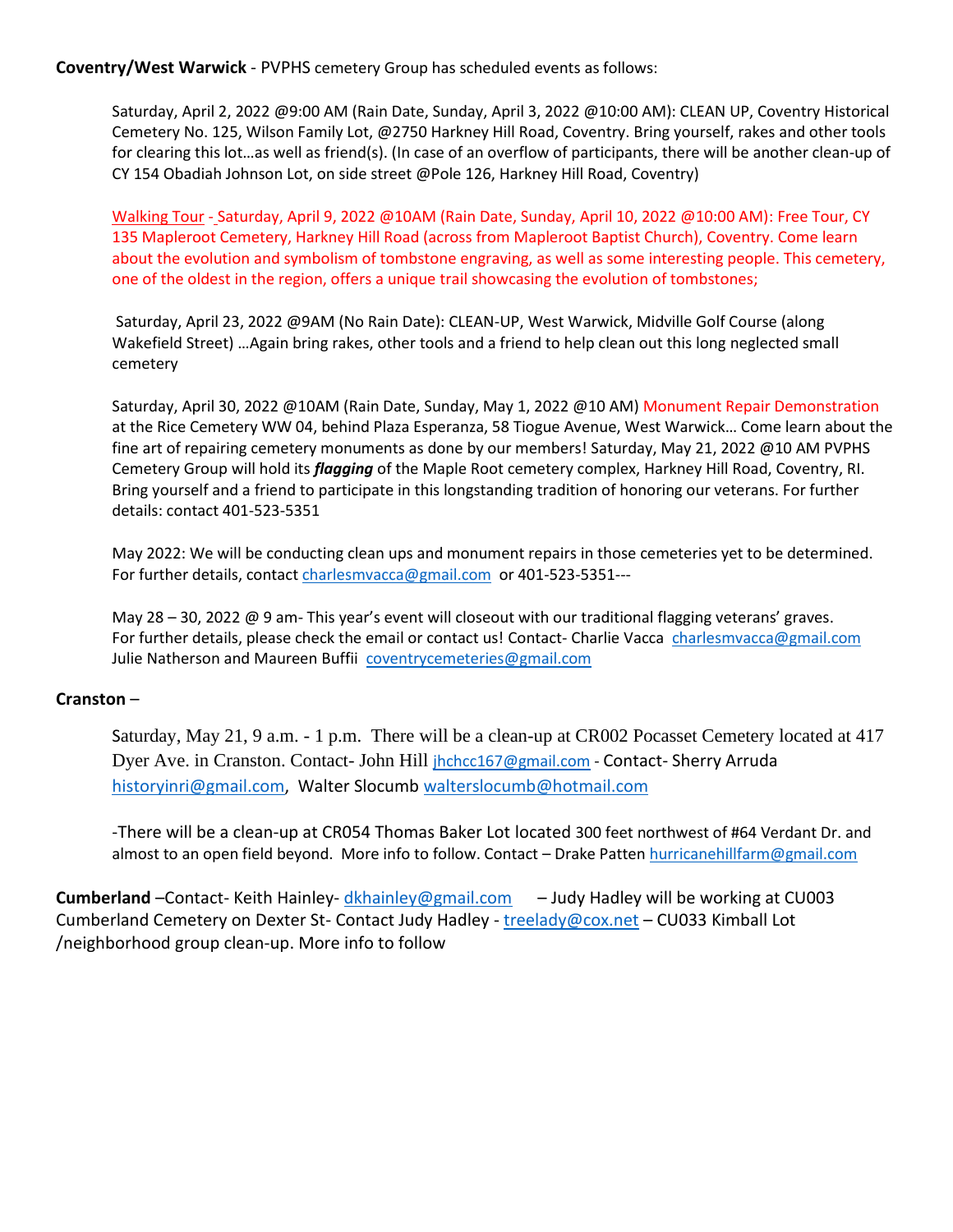## **East Greenwich**-

Tuesday May 24, 6pm- Presentation by archaeologist Joseph (Jay) Waller, Jr. of Public Archaeology Laboratory. East Greenwich Free Library, 82 Peirce St. More information to follow- *The East Greenwich Historic Cemetery Advisory Commission is charged with increasing awareness and maintenance of its many burial grounds. Development is increasingly encroaching upon the town's historic graveyards, which are protected under state law. This presentation serves a primer on The Rhode Island Cemeteries Act and will draw on local examples summarizing state-supported strategies for establishing cemetery boundaries to avoid unmarked graves and implementing cemetery protection and management strategies. While focusing on East Greenwich, this program is open to anyone interested in the local graveyards in Rhode Island and their protection. -*Contact Greg Dubell [gdubell@palinc.com](mailto:gdubell@palinc.com)

## **East Providence** –

Sat May 7, 10am, Newman Cemetery**,** Corner of Newman/Pawtucket Aves - The East Providence Historical Society hosts both a clean-up and a self-guided tour. For the clean-up, please bring a rake and yard bag if possible. For the tour, learn about the rich history of Newman Cemetery and its noteworthy gravestones. Contact- Sandra Turgeon [friendsofnewmancemetery@gmail.com](mailto:friendsofnewmancemetery@gmail.com)

#### **Exeter-**

**April 2, at 9am** - EX019 Amos Whitford Lot located off of Rt 102- behind Exeter Chapel and the Exeter Library. Clean and concentrate on lifting some headstones that are way below their original level.

**April 16, at 9 am** - EX035 Exeter School Cemetery – Plan to clean 84 headstones for the Ladd School residents. - Contact -Dory Wagner [dorwagg@aol.com](mailto:dorwagg@aol.com) 

**May 1, at 2pm – Cemetery Hiking tour-** Easy to moderate hike, 3-4 miles. We will visit 5 historic cemeteries that surround the state of RI Veterans Cemetery. You will see old homestead cellar homes and the Queens River. Please Park at the Queens River nature preserve parking lot located at 40 School Land Woods Rd. (off Mail Road). Sorry NO dogs here. Contact -Dory Wagner dorwagg@aol.com

#### **Foster** –

Saturday, May 7, (rain date May 14)- We will be holding a cleanup of FR006, the Solomon Drown cemetery on Mt. Hygeia Road. It will include a demonstration of resetting a fallen stone and cleaning of the stones. This is considered more of an introductory session and hopefully will draw volunteers to the effort. Contact- Foster Preservation Society- [fosterfps@msn.com](mailto:fosterfps@msn.com)

We will be scheduling a cleanup and documenting of a recently found Pauper Grave Yard that was a part of the Foster Poor Farm / Asylum. I am sending out information to John Sterling. More info to follow… Contact- Foster Preservation Society- [fosterfps@msn.com](mailto:fosterfps@msn.com)

Foster Preservation Society is trying to locate a previously undocumented cemetery that one of our directors had discovered through a notation on a plat and lot map. Volunteers welcome to participate. More info to follow. Contact- Foster Preservation Society- [fosterfps@msn.com](mailto:fosterfps@msn.com)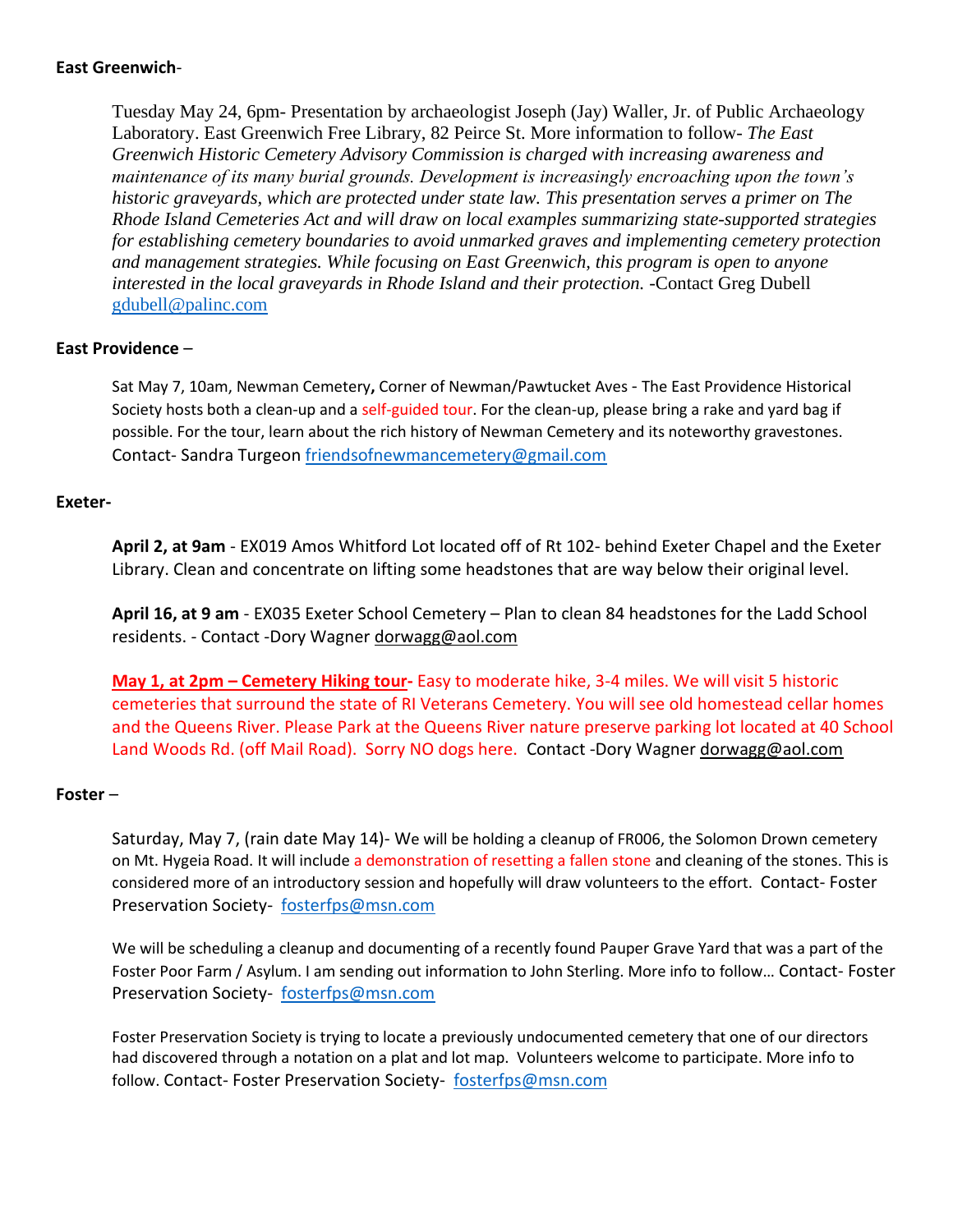## **Glocester** –

April 7, 10 AM Clean-up at GL036 Enoch Steere Lot. Located on Saw Mill Rd. The Glocester HISTORICAL CEMETERIES COMMITTEE will be starting its season and will follow a 39-week cleaning schedule also including one day per week for gravestone repairs. The public is always welcome to any of these events. For more information contact- Bill Brown- [billbrown8686@gmail.com](mailto:billbrown8686@gmail.com)

Saturday, April 16, 10 AM to 1 PM- The Glocester Conservation Commission is organizing a cleanup of the Asaph Wilder cemetery located at 190 Joe Sarle Rd in Chepachet. This is an ongoing effort to clean up this cemetery by the conservation commission. For more information contact Roy Najecki at 401- 647-3631 [Roy@Najecki.com](mailto:Roy@Najecki.com)

**Hopkinton** – Contact- Jim Chabot - [jchabot4@gmail.com](mailto:jchabot4@gmail.com) or [hopkintonhistorical@gmail.com](mailto:hopkintonhistorical@gmail.com)

#### **Jamestown-**.

Thursday, May 26, 6:30PM- The Jamestown Historical Society will be showing the video of our very successful "Cemetery Tour - Stories in Stone", which took place last October. This will take place at the Jamestown Philomenia Library, 26 North Rd… This 60-minute video features eight costumed interpreters telling the stories of Jamestowners buried in three historic cemeteries, Cedar, Friends, and the Hazard Family Cemeteries. The oldest person represented is Abel Franklin, born in 1690…-This project was the culmination of two years of research, writing, planning, recruiting interpreters, and designing and sewing costumes. The weather was perfect and the 90 people lucky enough to obtain tickets to the sold-out event gave it rave reviews. Contact-Rosemary Enright- [rxenright@gmail.com](mailto:rxenright@gmail.com) 

### **Johnston** –

Saturday, April 23, 9am – 12 noon – The Johnston Historical Society will sponsor a clean-up at JN007 Cedar Lot located on George Waterman Rd. at Vacca St. Contact- Steve Merolla- [SMerolla1@cox.net](mailto:SMerolla1@cox.net) Elise Carlson [wardenclyffe@cox.net](mailto:wardenclyffe@cox.net)

**Lincoln** – On going spring clean-up and restoration project taking place at LN014 Lydia Harris Lot located 250 feet east of Eddie Dowling Highway and 45 feet NE of Sherman Ave. Also, flagging the veteran graves- VOLUNTEERS NEEDED. More info to follow- Contact Ken Postle – [postle6@cox.net](mailto:postle6@cox.net)

**Little Compton** – Will continue their perpetual care program and have scheduled clean-ups April and May. Contact – Marjory O'Toole [lchistory@littlecompton.org](mailto:lchistory@littlecompton.org)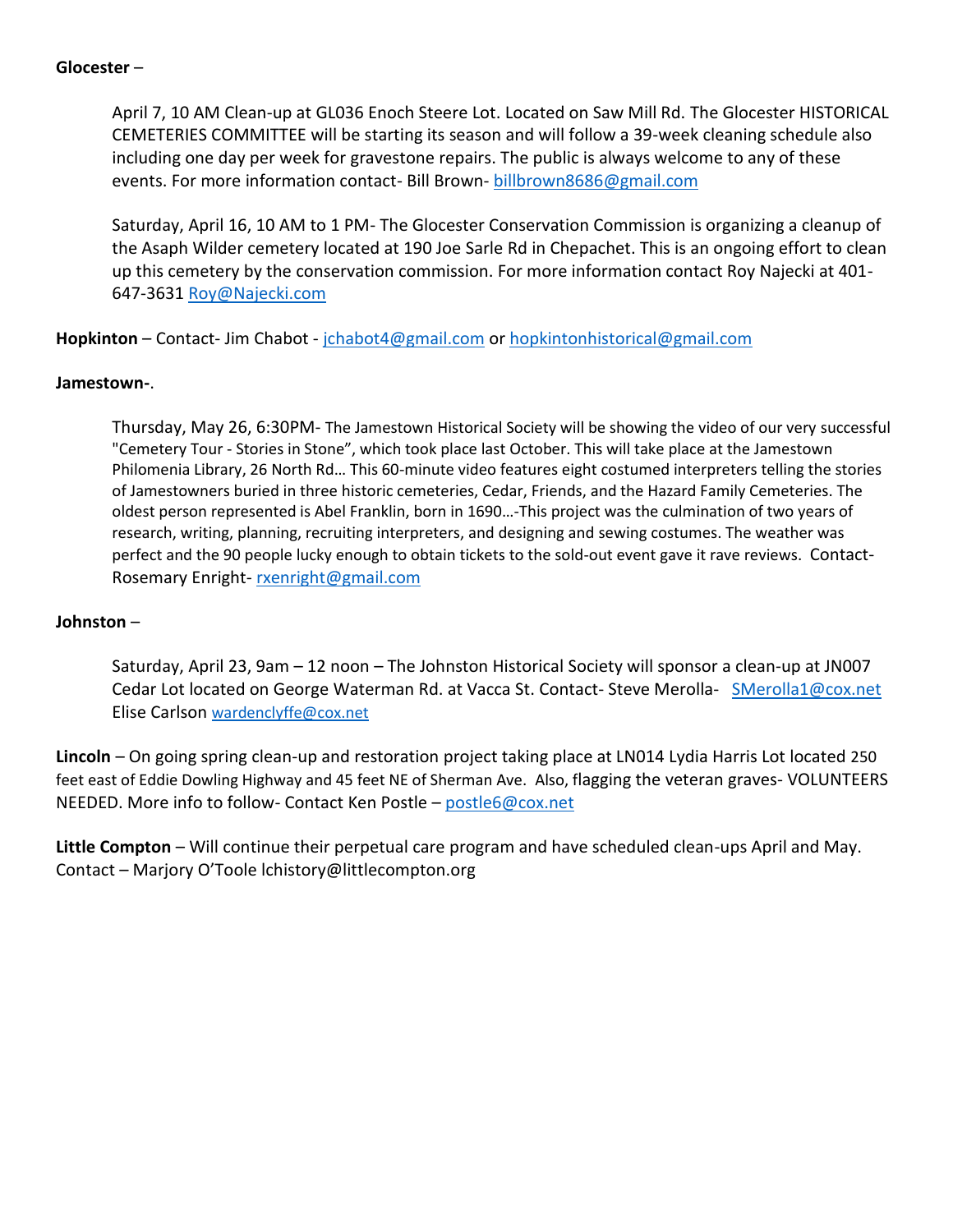# **Middletown -** Contact- Chuck DiTucci- [history@middletownsociety.org](mailto:history@middletownsociety.org)

Walking tour - April 5, 10am - 583 3<sup>rd</sup> Beach Rd- Join naturalist Jay Manning for a Birds and Burials walking tour. Visit the Norman Bird Sanctuary's three burying grounds to learn about their history and take in the sights of the Sanctuary's spring birds.

Walking Tour -April 25, 10 am /See April 5 (Norman Bird Sanctuary). Rain date April 28. [https://www.normanbirdsancturary.org](https://www.normanbirdsancturary.org/) Walking Tour- May 10, 1-2:30pm,

Walking Tour – May 10, 1-2:30pm -St. Columba's Churchyard**,** 55 Vaucluse Ave – Mary-Louise and Bob Fye will take you on a tour of the picturesque, tranquil, and tree-studded churchyard and its historically significant gravestones, many of which were carved by the renowned John Stevens. Following the tour, visit the 19<sup>th</sup> century stone chapel and its important ensemble of opalescent stained-glass windows manufactured by Tiffany. Contact: Mary-Louise Fye – [mlhoward603@gmail.com](mailto:mlhoward603@gmail.com)

## **Narragansett-**

Saturday, May 14, 9am- 1pm, Clean-up plus a history tour of NG010 Franklin-Gardiner cemetery and NG011 Benjamin Stanton Lot located behind and across from South Ferry Church, 170 S. South Ferry Road, Come see and learn about Narragansett's past and present. Bring rakes, gloves, clippers, and smiles if you want to help. Refreshments will be on hand. -Rain Date Saturday May 21. Contact Michael Millen Sr @ [Michaelmillen@Hotmail](mailto:michaelmillen@hotmail.com)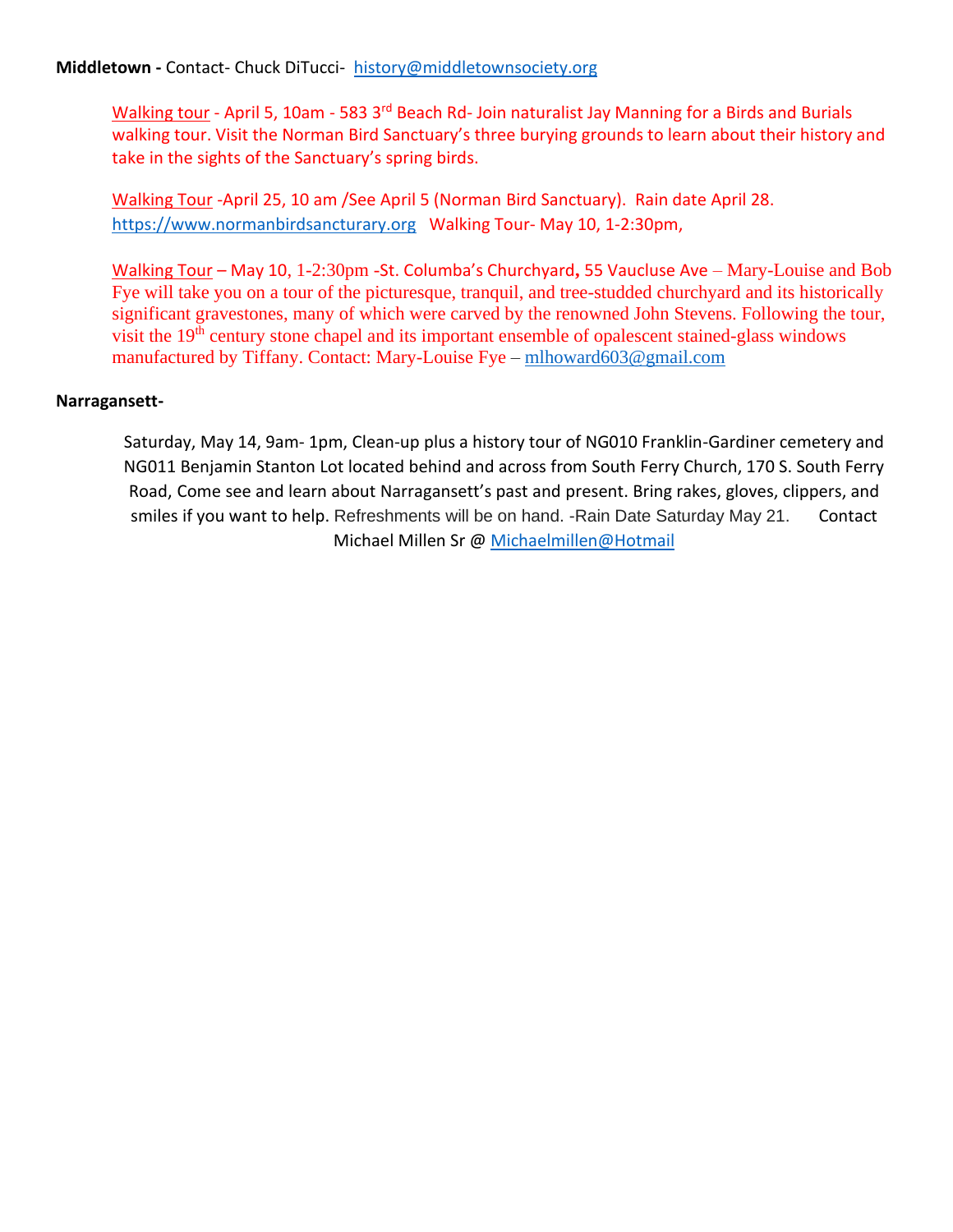#### **Newport**

**April 13,** 6 PM at the Newport Public Library or online. Season kick-off presentation. Find out what happened in 2021 and get the first look at events scheduled for this year – Contact Lew Keen [npthistoriccemeteries@gmail.com](mailto:npthistoriccemeteries@gmail.com)

April 22, 3pm- Walking Tour- God's Little Acre at Common Burying Ground. Farewell St. Historian Keith Stokes will lead the tour of God's Little Acre, the nation's oldest documented and extant burying ground for people of African heritage. Its many 18<sup>th</sup>- and early 19<sup>th</sup>-century gravestones illustrate the creative survival of Africans and African Americans in colonial Newport <https://www.colonialcemetery.com/>Limit: 20 | Registration required: [npthistoriccemeteries@gmail.com](mailto:npthistoriccemeteries@gmail.com)

#### Saturdays in April and May as follows:

**-April 2 (and Saturdays), 1pm, Walking Tour -Trinity Church Graveyard** Corner Spring/Church Streets- Most of Trinity Churchyard's 250 graves date to the 18<sup>th</sup> century, representing the fine work of stone carvers from the John Stevens Shop (still in operation today) and John Bull. If you miss the cemetery tour, you can visit the church 10am-4pm Saturdays. Tour limit: 8.<https://www.trinitynewport.org/> Contact: [TrinityTours100@gmail.com](mailto:TrinityTours100@gmail.com) 

-April 9, 1pm- Walking Tour – see April 2, Trinity Church Graveyard **-** April 16, 1pm **-** Walking Tour – see April 2, Trinity Church Graveyard -April 23, 1pm- Walking Tour – see April 2, Trinity Church Graveyard -April 30, 1pm- Walking Tour – see April 2, Trinity Church Graveyard -May 7, 1pm**-** Walking Tour – see April 2, Trinity Church Graveyard **-** May 14, 1pm- Walking Tour**-** see April 2, Trinity Church Graveyard **-**May 21, 1pm**-** Walking Tour**-** see April 2, Trinity Church Graveyard **-**May 28, 1pm**-** Walking Tour**-** see April 2, Trinity Church Graveyard

**April 23**- **11am**- Clean-up at the Common Burying Ground on Farewell St. Clear brush and general debris, fill holes, etc. Be masked and bring gloves. City will provide tools or bring your own. Let us know if you plan to attend email- [npthistoriccemeteries@gmail.com](mailto:npthistoriccemeteries@gmail.com)

-April 30, 11am -Walking Tour – Coddington Burial Ground. 34 Farewell St. Architectural historian Ron Onorato will lead a walking tour of this small colonial-era burial ground, also known as The Governors' Burial Ground. Six Rhode Island governors are interred here, more than any other cemetery in the state. Limit: 15 | Registration required: [npthistoriccemeteries@gmail.com](mailto:npthistoriccemeteries@gmail.com)

**April 30, 9:30am -12:30 pm-** Volunteers are welcome to help clean-up historic Island Cemetery. Assignments will be distributed as you arrive. For more information email [info@islandcemetery.com](mailto:info@islandcemetery.com) or visit the website <https://www.islandcemeterynewport.com/>

**April 30, 12:30- 2 pm**- Belmont Chapel open house – Island Cemetery- This historic structure is undergoing a significant restoration effort. The Belmont Chapel website [\(linked here\)](https://belmontchapelfoundation.org/) provides more information about the site.

**May 7- 11am** – Clean gravestones in the Clifton Burial site that is tucked in just behind the library. The city will provide materials and training to cleanse these stones. Please register for this event. [npthistoriccemeteries@gmail.com](mailto:npthistoriccemeteries@gmail.com)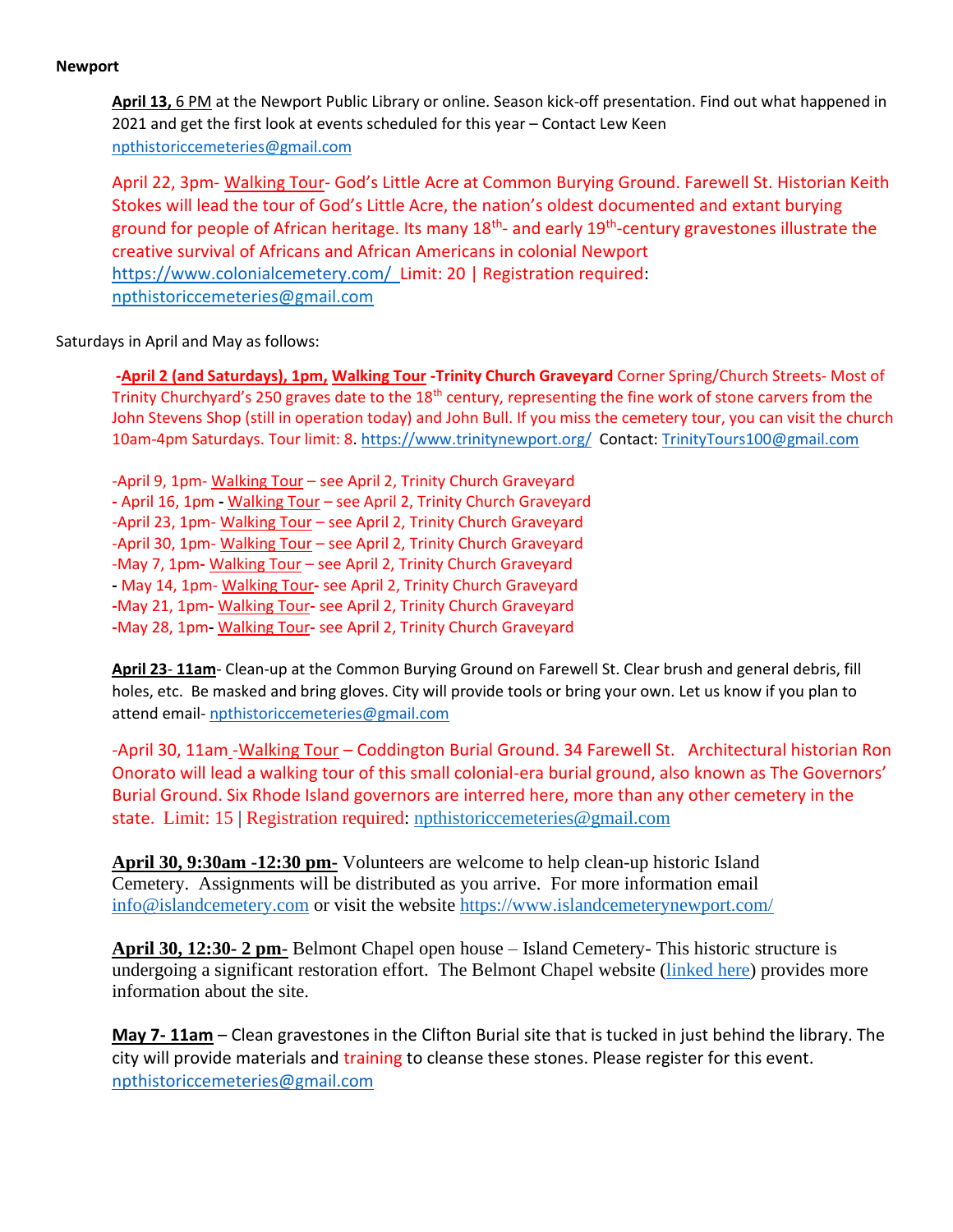**May 14**- **11am** – Clean grave stones at the Governor's Burial site on Farewell St. City will provide materials to remove algae and lichens. Please register for this event. [npthistoriccemeteries@gmail.com.](mailto:npthistoriccemeteries@gmail.com)

**May 21- 11am** – Paint fencing at Arnold plot near the Warner St entrance to the Common Burying Ground. City will provide paint and brushes. Please register for this event if you plan to attend. [npthistoriccemeteries@gmail.com](mailto:npthistoriccemeteries@gmail.com) -

**June 4, 11, 18, 25- 10 am** Gravestone cleaning Common Burying Ground. City will provide materials and training. Please register for this event if you plan to attend. [npthistoriccemeteries@gmail.com](mailto:npthistoriccemeteries@gmail.com) Walking Tour- Two part-tour featuring TRINITY CHURCH and CHURCH YARD ...more info to follow--

# **North Kingstown** – Daffodil Days in NK

Walking Tour- April 16, 10am for a walk in Elm Grove Cemetery. North Kingstown Town Historian Tim Cranston will lead a walking tour of a cemetery that contains relocated burials spanning three centuries. Learn about the folks who made Wickford, tales of mariners and farmers, and North Kingstown's unique connection to the movie "12 Years a Slave." Meet at Cranston family plot near southernmost entrance Sponsored by Historic Wickford, Inc. <https://histwick.org/>----Tour limit 40 people *Tim* Cranston

**April 23, Saturday, 10am -12:30** – There will be a clean-up at *NK026 Elm Grove Cemetery*, located at 960 Tower Hill Rd. It is sponsored by members of the Church of Jesus Christ of Latter-day Saints. We need volunteers to help with trimming around the gravestones. Please bring rakes, shears, gloves and weed whackers. We will provide compost bags, and we are serving refreshments. Contact- Jennifer Coates [jbcoates925@hotmail.com](mailto:jbcoates925@hotmail.com)

Walking Tour -April 30<sup>th</sup> Located- Updike Park- West Main/ Brown Sts. - Tim Cranston will be giving a sixcemetery tour NK#19 Old Baptist Church, NK#43 Ayrault-Updike-Congdon Lot, NK#44 Old Episcopal Church Yard, NK#45 Fowler-Bates-Wightman Lot, NK#62 Quaker on Fowler NK#93 Capt. Constantine Llufrio Lot. Sponsored by Daffodil Days in Wickford Village. Limit: 30 <https://wickfordvillage.org/>

Walking Tour -May 14, 1pm- Casey Farm- 2325 Boston Neck Rd. Visit the Silas Casey Burial Ground, where 32 members of the Casey family were interred from the early 18<sup>th</sup> century through the mid-20<sup>th</sup> century. The small family burying ground is a significant feature of Casey Farm's landscape, stewarded and interpreted by Historic New England.<https://www.historicnewengland.org/property/casey-farm/> Limit: 40 Meet at Casey Farm Market information table

Walking Tour- May 21- See May 14- Casey Farm

Walking Tour- May 28 – See May 14- Casey Farm

## N**orth Providence** –

Ongoing spring clean-up and restoration project taking place at NP002 Peach Hill Cemetery located on Peach Hill Ave. Ken Postle will show volunteers where the easement is to enter this cemetery. Also, VOLUNTEERS NEEDED to flag veterans' graves. More info to follow- Contact Ken Postle – [postle6@cox.net](mailto:postle6@cox.net) Contact - Joe Giammarco- [ltutal@aol.com](mailto:ltutal@aol.com)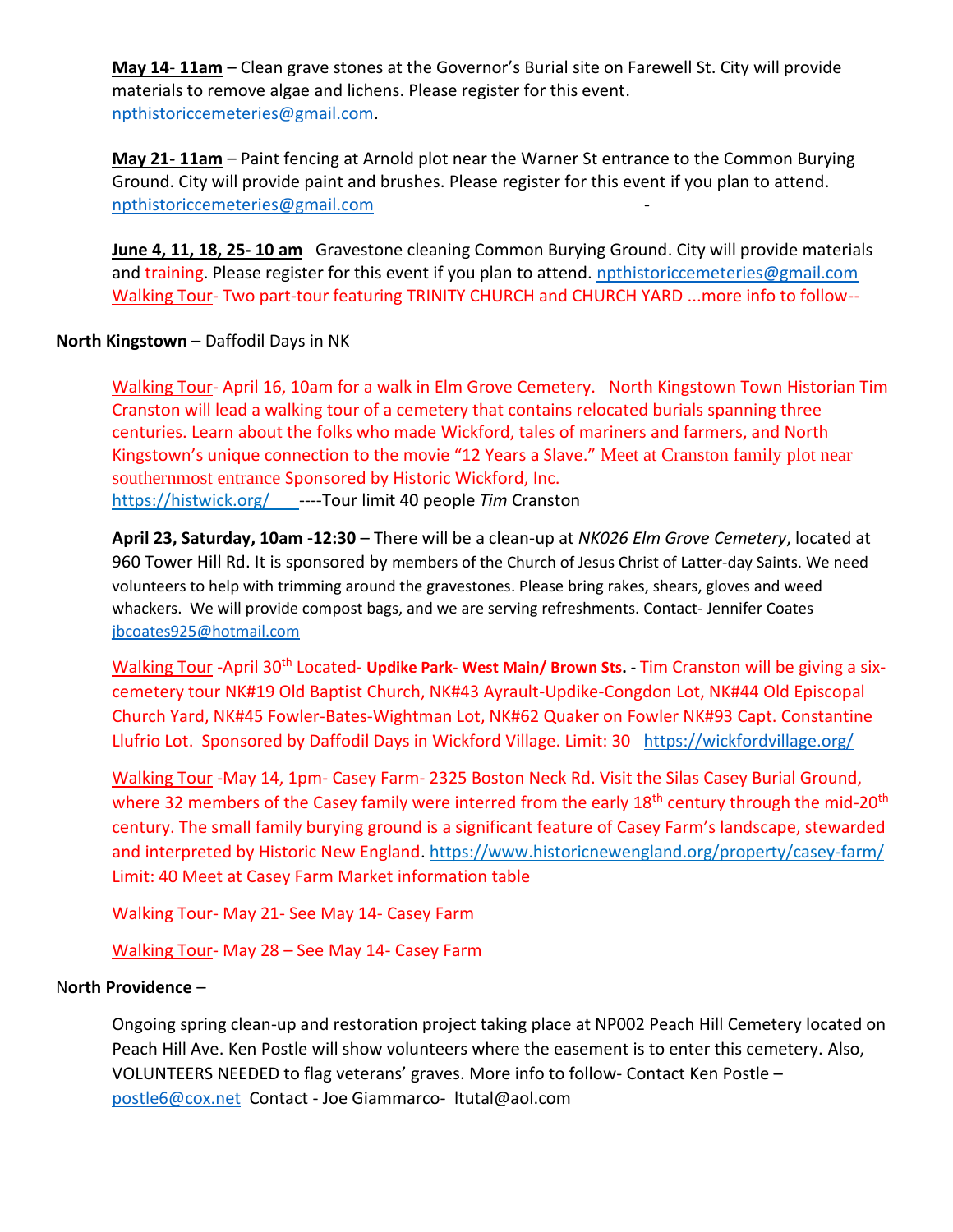## **North Smithfield** –

April 16, 9:30am, Clean up at NS 037 Hotchkiss Cemetery. Located next to Union Cemetery (across from 108 Smithfield RD).

**Walking Tour May 21, 9 am-11 am** of NS037 Hotchkiss Cemetery- Located next to Union Cemetery (across from 108 Smithfield RD).

**May 21, 11am** - there will be a **demonstration of stone cleaning** at nearby Hotchkiss Cemetery Presented by Ed Walker… - Contact Rich Keene - [rfkeene6@gmail.com](mailto:rfkeene6@gmail.com) or Denis Chamberland – [denis.p.chamberland@gmail.com](mailto:denis.p.chamberland@gmail.com)

**May 28, 2pm –** There will be a Memorial Ceremony at the Union Cemetery on Smithfield RD- It will be presented by The General Zenas Bliss Camp #12 Sons of Union Veterans of the Civil War. The program consists of a firing detail, a reading of General Logan's Orders, a reading of the Gettysburg Address, a reading of 150 names of civil war veterans buried in the cemetery, and a laying of the wreath.

# **https://risuvcw.org/projects/**

# **Pawtucket**-

Walking Tour- **April 30, 10:30am Mineral Spring Cemetery** 4815 Mineral Spring Ave Pawtucket- The Heritage Alliance of Pawtucket and Public Archaeology Laboratory invite you to discover the history of this 18<sup>th</sup>-century cemetery and "meet" its residents, including prominent Pawtucket citizens and veterans of the Revolutionary War and Civil War. Also learn how ground penetrating radar was used to find unmarked graves in the cemetery. <https://www.heritagepawtucket.org/> | <https://www.palinc.com/>Limit: 20

Walking Tour **May 7, 10:30am- Oak Grove Cemetery** Cottage St/Central Ave Pawtucket The Heritage Alliance of Pawtucket and Public Archaeology Laboratory invite you to discover the history of this cemetery, established in 1832 and used in ways that might surprise you. Also learn how ground penetrating radar was used to find unmarked graves in the cemetery. <https://www.heritagepawtucket.org/> |<https://www.palinc.com/>Limit 20

May-Flagging the veteran graves-VOLUNTEERS NEEDED. More info to follow- Contact Ken Postle – [postle6@cox.net](mailto:postle6@cox.net)

# **Portsmouth** –

Walking Tours- There will be two cemetery tours in April. The tours will be sponsored through the Portsmouth Historical Society. It will mostly be just for PHS members as the numbers will be limited and by reservation. I will tour the cemeteries at Portsmouth Abbey and the ones in Lawton Valley.

-I will also conduct a clean-up of PO002 William Hall Lot. We need some help at this event. More info to follow- Contact- Stephen Luce@uri.edu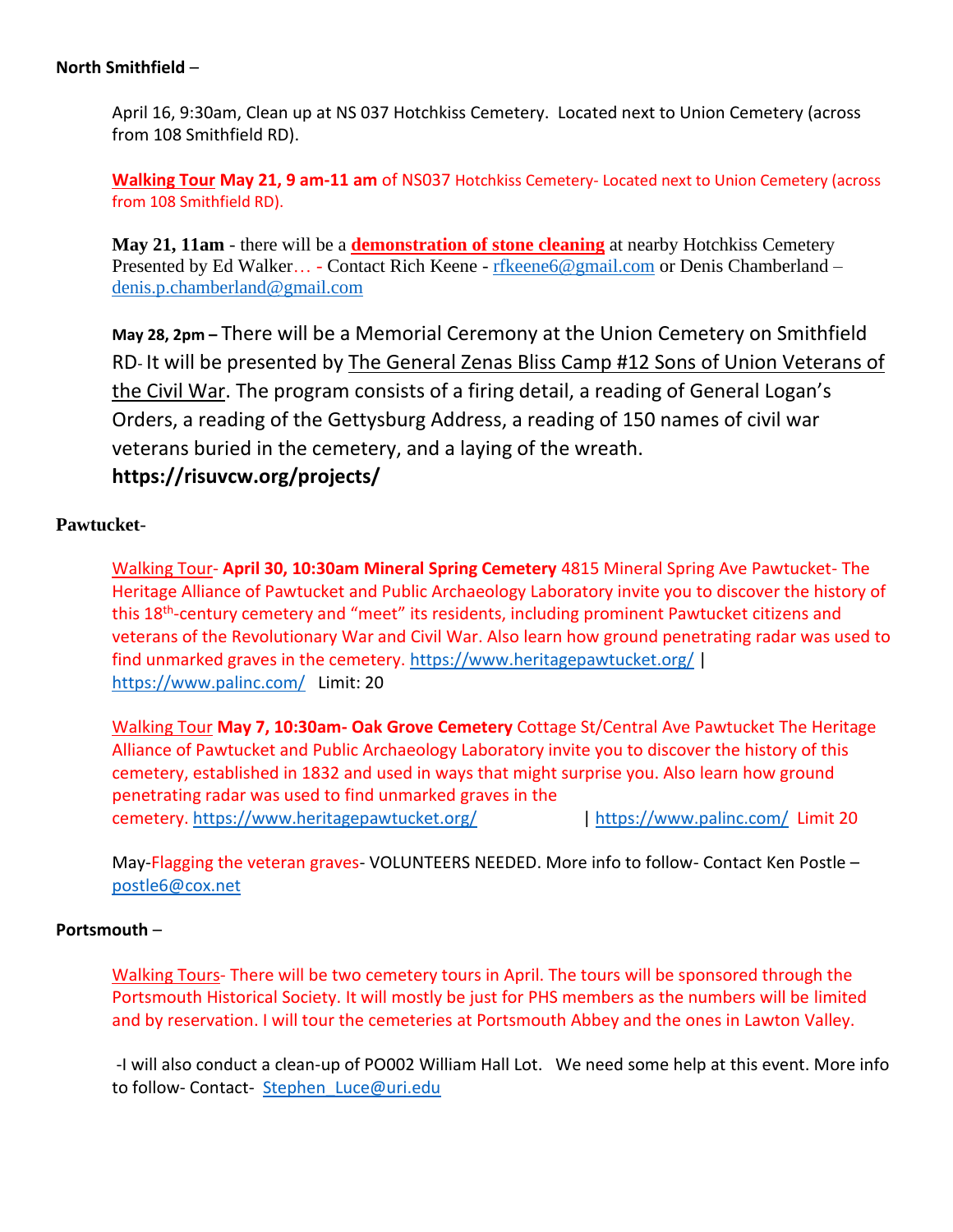## **Providence**

Ongoing- April- May John **Nicholas Brown Center for Public Humanities & Cultural Heritage -**  357 Benefit St - On exhibit: *Memoria: Care Work and Memory in the Free Burial Ground*. This installation honors the memory of the residents of the Potter's Field and Free Ground at Providence's North Burial Ground. Extended past March 18! <https://events.brown.edu/jnbc/event/227277-public-humanities-lab-memoria-care-work-and>

Walking Tour- April 12, 5 pm- "Dared to Live Different" North Burial Ground 5 Branch Ave. Join Director Annalisa Heppner for a walking tour featuring some of North Burial Ground's most noteworthy interments—Rhode Islanders who "Dared to Live Different" and defied norms of their time to make an impact on history. Meet artists, circus performers, suffragettes, philanthropists and more! Meet at Rochambeau Gate (near corner of North Main St/Rochambeau Ave)

<https://www.providenceri.gov/providence-parks/north-burial-ground/>

Walking Tour- Weds April 20, 1-3pm, Swan Point Cemetery**,** 585 Blackstone Blvd- Historic War Veterans Walk with William Caldwell. Meet outside Main office (parking available).<https://swanpointcemetery.com/> Limit: 40 Registration required: [anitav@swanpoint1846.com](mailto:anitav@swanpoint1846.com)

Walking Tour- April 23, 1:30pm North Burial Ground. 5 Branch Ave. Public Historians Traci Picard and Bridget Hall will lead a tour of the Free Grounds area at North Burial Ground. Participants will discuss free burial in Providence, the politics of memory, and the ethics of studying potter's fields and other free burial areas. Meet at the bridge which crosses the Blackstone Canal—see [map.](https://www.google.com/maps/d/edit?mid=13mM1l-FIDN2qlk02yoB7Hnbmu8MTg6M6&usp=sharing) [https://thefreegrounds.squarespace.com](https://thefreegrounds.squarespace.com/) [https://www.providenceri.gov/providence-parks/north-burial](https://www.providenceri.gov/providence-parks/north-burial-ground/)[ground/](https://www.providenceri.gov/providence-parks/north-burial-ground/) 

**Sat April 30, 10am, Tillinghast Burial Ground,** 398 Benefit St - Before Benefit Street was laid out in the 1700s, Providence was peppered with small family burial grounds. Join volunteers for **a** *clean-up* at the last survivor: Tillinghast Burial Ground. A short history of the site will be available[. https://www.tillinghastsociety.org/](https://www.tillinghastsociety.org/)  Contact: Bruce Tillinghast: [wbt213@gmail.com](mailto:wbt213@gmail.com)

May 1, 7 pm- North Burial Ground. 5 Branch Ave.- "Docent Interest Meeting" -Join NBG Director Annalisa Heppner at North Burial Ground to learn about how to get more involved at North Burial Ground, have some snacks, hear from folks who are already involved with the cemetery about their interests in NBG. Please RSVP at [https://fb.me/e/1I99uCjGc \[fb.me\]](https://urldefense.com/v3/__https:/fb.me/e/1I99uCjGc__;!!KKphUJtCzQ!JXP_1xjTTqzda3UM7Cmd6lsXWR-wHR8PFAwuXsTeF-T1aeEjYi0nt7ZtNSYIMTbxyaDdzPu3H2VVEtcU_rgvnHMxCZ31KuRzEKbe$) or by emailing [northburialground@providenceri.gov!](mailto:northburialground@providenceri.gov)

Walking Tour- Fri May 6, 4-5pm - Locust Grove Cemetery- 442 Elmwood Ave- Join Sarah Zurier (RIHPHC) and Caroline Stevens (Doors Open RI) for a Jane's Walk of Plats, Lots, and Plots at Locust Grove Cemetery (1847). Let's walk and talk about cemeteries as spaces for mourning and remembrance—and real estate and recreation.<http://www.doorsopenri.org/janeswalk/>

Sat May 7, 9 am-noon, Grace Church Cemetery 10 Elmwood Ave- Join volunteers for a clean-up at Grace Church Cemetery and Trinity Square. Stick around for the monument conservation demonstration at 11am.<https://www.gracechurchcemeteryri.org/>

May 7, 11am, Grace Church Cemetery 10 Elmwood Ave- Learn about the dos and don'ts of historic gravestone cleaning from Dr. Dennis Montagna who leads the Monument Research & Preservation Program for the National Park Service. His recent projects include preservation planning and conservation for sculpture collections at the Gettysburg and Vicksburg Battlefields, and for the Hudson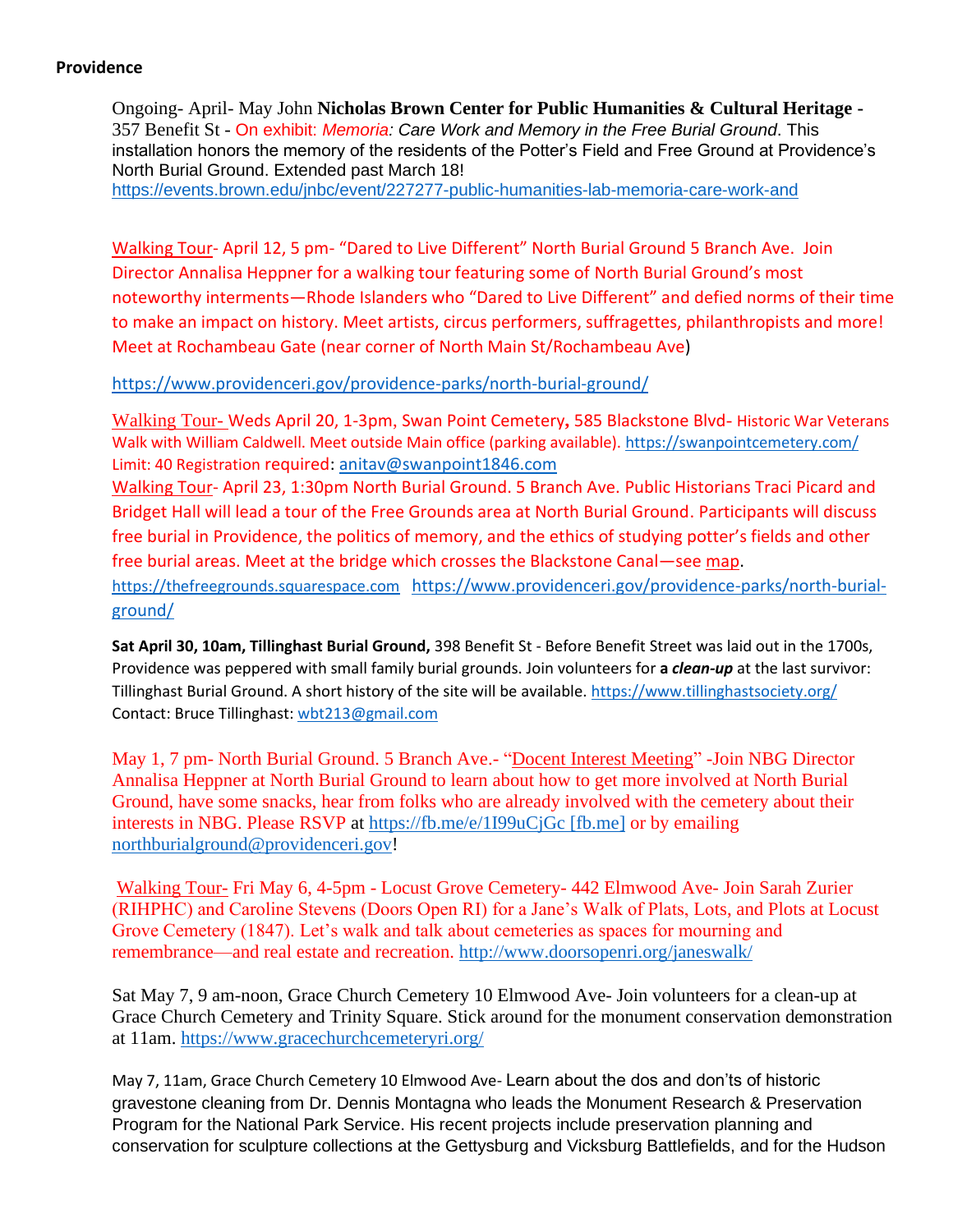River Valley Greenway. <https://www.gracechurchcemeteryri.org/> [https://ncptt.nps.gov/blog/tag/dennis-montagna/](https://urldefense.com/v3/__https:/ncptt.nps.gov/blog/tag/dennis-montagna/__;!!KKphUJtCzQ!cyGTUFaycLQXOvgU5FmouLCqgJHfJ7fLzge8MqpYhF3ujlVGFOVx4RjbrECHDRuimT3hkcmQVFE$)

Walking Tour- Weds May 11, 1-3pm Swan Point Cemetery 585 Blackstone Blvd- Join architect Cornelis J. de Boer AIA for an Architectural Walk of Historic Buildings at Swan Point Cemetery. Meet outside Main office (parking available). <https://swanpointcemetery.com/>Limit: 30 Registration required: anitav@swanpoint1846.com

Walking Tour--Sunday, May 15, 1:00pm - North Burial Ground- "The Friends & Relatives of Sarah Helen Whitman" -Many only know Sarah Helen Whitman as the brief romantic interest of one of literature's most famous stars, **Edgar Allan Poe**. On this tour, we will walk through her family tree, visiting her grave as well as the graves of those closest to her, all while learning a little more about one of Providence's most underrated and brilliant residents. -The best parking for this tour is the free parking on North Main Street just outside the cemetery gates, adjacent to the Rochambeau pedestrian gate. There is **no tour limit**, and we will meet at Whitman's grave. It's in section AA, on the same side as the gate that people will be entering from. Contact: Levi Leland [levi@edgarallanpoeri.com](mailto:levi@edgarallanpoeri.com)

Walking Tour- Weds May 18, 1-3pm - Swan Point Cemetery 585 Blackstone Blvd- "If Trees Could Talk." Swan Point Cemetery's Director of Horticulture Kelly M. Perry leads a tree walk. Meet outside Main office (parking available).

<https://swanpointcemetery.com/>Limit: 40 Registration required: [anitav@swanpoint1846.com](mailto:anitav@swanpoint1846.com)

Walking Tour- May 21, 1 pm North Burial Ground. 5 Branch Ave. Naturalist Greg Gerritt will lead the tour of amphibian habitats in NBG, focusing on Ridgeside Lake and a small rainwater pool. Participants will learn how to spot amphibian refuges, and they may also encounter young hawks about to fledge in the cemetery.<https://www.providenceri.gov/providence-parks/north-burial-ground/> Contact: [gerritt@mindspring.com](mailto:gerritt@mindspring.com) 

Walking Tour – Sunday, May 22, 10am, Grace Church Cemetery**, 10 Elmwood Ave -** Anne Tait leads a tour of Russell Warren's grave designs. She is a Professor of Art at Roger Williams University and the former artist-in-residence at Grace Church Cemetery. [https://www.gracechurchcemeteryri.org/history](https://urldefense.com/v3/__https:/www.gracechurchcemeteryri.org/history__;!!KKphUJtCzQ!cyGTUFaycLQXOvgU5FmouLCqgJHfJ7fLzge8MqpYhF3ujlVGFOVx4RjbrECHDRuimT3hNOZlwto$)

-Ongoing April and May- North Burial Ground. 5 Branch Ave. Let's play Headstone Bingo—a family friendly search and find Bingo game with headstone iconography. Download the Bingo game from the NBG website (below) and take your family on a self-guided exploration of the cemetery. <https://www.providenceri.gov/providence-parks/north-burial-ground-tours/>

Celebrate NBG's earliest burials by photographing your favorite details from our earliest headstones (1700-1799). Be creative: a perfect headstone doesn't necessarily make the best photo! Be careful: don't modify stones or attempt to move them. To share: Tag @pvdnorthburialground on Facebook or Instagram—or—DM your photo to NBG on fb or ig—or—Email [northburialground@providenceri.gov](mailto:northburialground@providenceri.gov) with subject "1700s Photo Contest." We put our 10 favorite photos to a vote on NBG's Facebook and Instagram! <https://www.providenceri.gov/providence-parks/north-burial-ground/>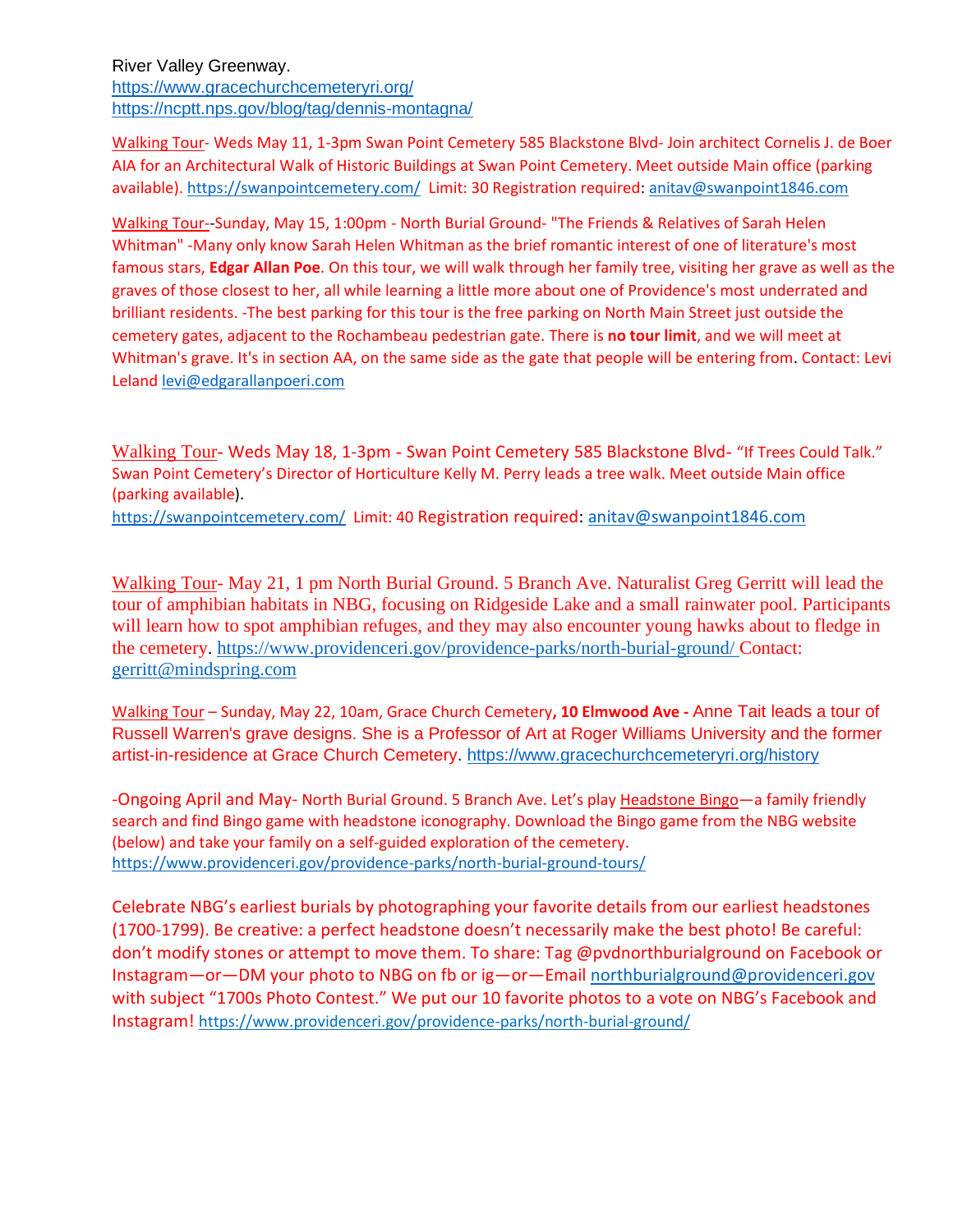## **Richmond** –

**April 24, at 12 noon**- Lifting fieldstone headstones- RD037 Israel Lewis Cemetery located at the intersection of Rt 95 and Rt 138 within the Park & Ride Contact – Dory Wagner [dorwagg@aol.com](mailto:dorwagg@aol.com)

**May 1, at 9:30 am – Cemetery Hiking Tour-** Easy 3.5-mile hike- We will visit 3 cemeteries in the Carolina management area, south of Pine Hill Rd. You will see wildflowers, wildlife, opens fields, forests, and old homestead cellar holes… From RT12 – Meet at the parking area on the south side of Pine Hill Rd near the DEM building just east of Meadow Brook Bridge. Contact -Dory Wagner [dorwagg@aol.com](mailto:dorwagg@aol.com) 

# **Scituate** – –

**Saturday, April 9, 10 am – 12 noon**, *Open studio event-* Karin Sprague, of Karin Sprague Stone Carvers in Scituate, RI will host an open studio event. Visit the studio where hand carved gravestones are designed and made. Reservations are required and attendance is limited. Please call 401-934-3105 to be placed on the list. 904 Tourtellot Hill Road, North Scituate, RI. [www.karinsprague.com](http://www.karinsprague.com/)

**Wednesday, April 27, 7pm**, Scituate Preservation Society, Kimberly Smith an archeologist will present a program on historical cemeteries. Historic Grange Building #39, Headquarters of the Scituate Preservation Society, 706 Hartford Pike, North Scituate, RI.

**Wednesday, May 11, 7 pm**, Scituate Historic Cemetery Committee presents a program about the Russell Smith Lot, SC015 and the residents buried there. North Scituate Community House, 546 W Greenville Rd, North Scituate, RI.

**Saturday, May 14, 9am – 12 noon**, Scituate Historic Cemetery Committee sponsored cleanup of the Russell Smith Lot, SC015, 18 Silk Lane, North Scituate, RI Contact- Skye Pechie [tmbgambassador@gmail.com](mailto:-tmbgambassador@gmail.com)

# **Smithfield**-

Saturday, April 23, 9am – Next meeting and clean-up. We will continue our perpetual care program and have scheduled clean-ups April and May. We welcome the public to meet with us every other Saturday morning at 9am at the Conservation Cabin behind the Smithfield Police station- located at 125 Pleasant View Ave- Contact- Skip Tuetken – [friendsofsmithfieldcemeteries@gmail.com](mailto:friendsofsmithfieldcemeteries@gmail.com)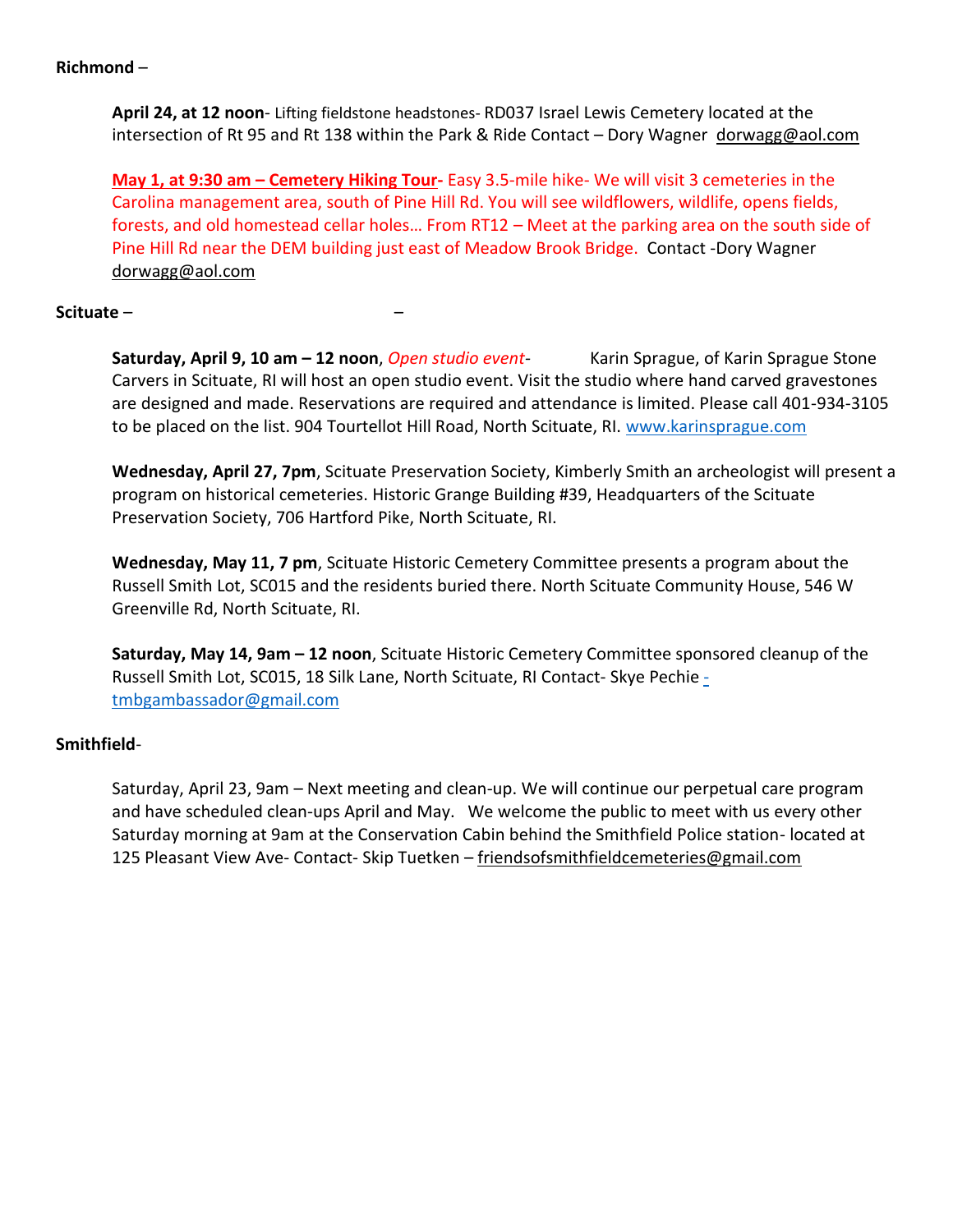**South Kingstown** – The Narragansett Cook Gaspee Chapter of the Daughters of the American Revolution DAR) are working with Commissioner Russ Dinoto on cleanups at:

1. **Saturday April 2 10am:** SK84 Clean-up at the Major Ebenezer Adams Lot. The lot is located on the grounds of the Compass School on Old North Road…Ebenezer Adams (1732-99) was captain of artillery, 1776, and was an officer in Col. William Barton's expedition to capture the British General Prescott, 1777.

# 2. **Saturday April 16, 11 am- Clean-up at SK 017 Gardner Tefft Lot and SK 100 Joshua Tefft Lot**

Both lots are located in Tefft Historical Park, off of Berry Lane, Kingston, RI Gardner Tefft served all six years of the Revolutionary War and Joshua Tefft is believed to be the last person, hanged, drawn, and quartered on American soil. More info to follow. Contact- Russell Dinoto [russell.dinoto@hotmail.com](mailto:russell.dinoto@hotmail.com)

# **Tiverton** –

**Saturday, April 23** (Rain date April 30 – 1-4 pm- Clean-up at the Old Lake Cemetery #23 on Furey Ave. BYO gloves and briar/vine cutting tools.... Contacts- Sue Anderson - [gsriengr@yahoo.com](mailto:gsriengr@yahoo.com) and Jim Spears[jim.spears.@cox.net](mailto:jim.spears.@cox.net)

Walking Tour- Saturday, May 14- 1 pm (Rain date May 21) - tour the old Congregational Church Cemetery #11 on Lake Rd, having 16 Revolutionary War veterans and 2 Civil War veterans, the most slate gravestones of the 89 known Tiverton burial sites. The public may park in the adjacent St Madeleine's Church lot on Lake Road, north of the cemetery. Contacts- Jim Spears- [jim.spears.@cox.net](mailto:jim.spears.@cox.net) Sue Anderson [gsriengr@yahoo.com](mailto:gsriengr@yahoo.com)

**Warren** –Contact- Judith Fardig- [jafl939@aol.com](mailto:jafl939@aol.com)

WR003 Kickemuit-clean-up Barbara Hail- [barbarahail@401gmail.com](mailto:barbarahail@401gmail.com) More info to follow

Walking Tour-May 1, 2pm Burr's Hill Park 540 Water St. Dave Weed of the Sowams Heritage Area Project will lead a walk at the site of a 15<sup>th</sup>-century royal Pokanoket burial ground. Meet at the historic marker across from Town Beach.<https://sowamsheritagearea.org/wp/>

## **Warwick** – Contact- Peggy Malcolm- [pmalcolm@cox.net](mailto:pmalcolm@cox.net)

**Clean-up April 23**, at WK034 Brayton Cemetery.

Scavenger Hunt May 14<sup>th</sup> - We have a list of 25 items to be found in the cemetery. At some of the found headstones there will be folks talking about that particular person, Judge Brayton, Thomas Vaill, Budlong family, circus Skinny man, and others. There will also be demonstrations of cleaning and symbolism on headstones.

Ongoing online- Watch the WCHC's video tour of Brayton Cemetery, some historical facts about people buried there, symbolism on headstones cleaning headstones. See link <https://preservation.ri.gov/ricw-calendar>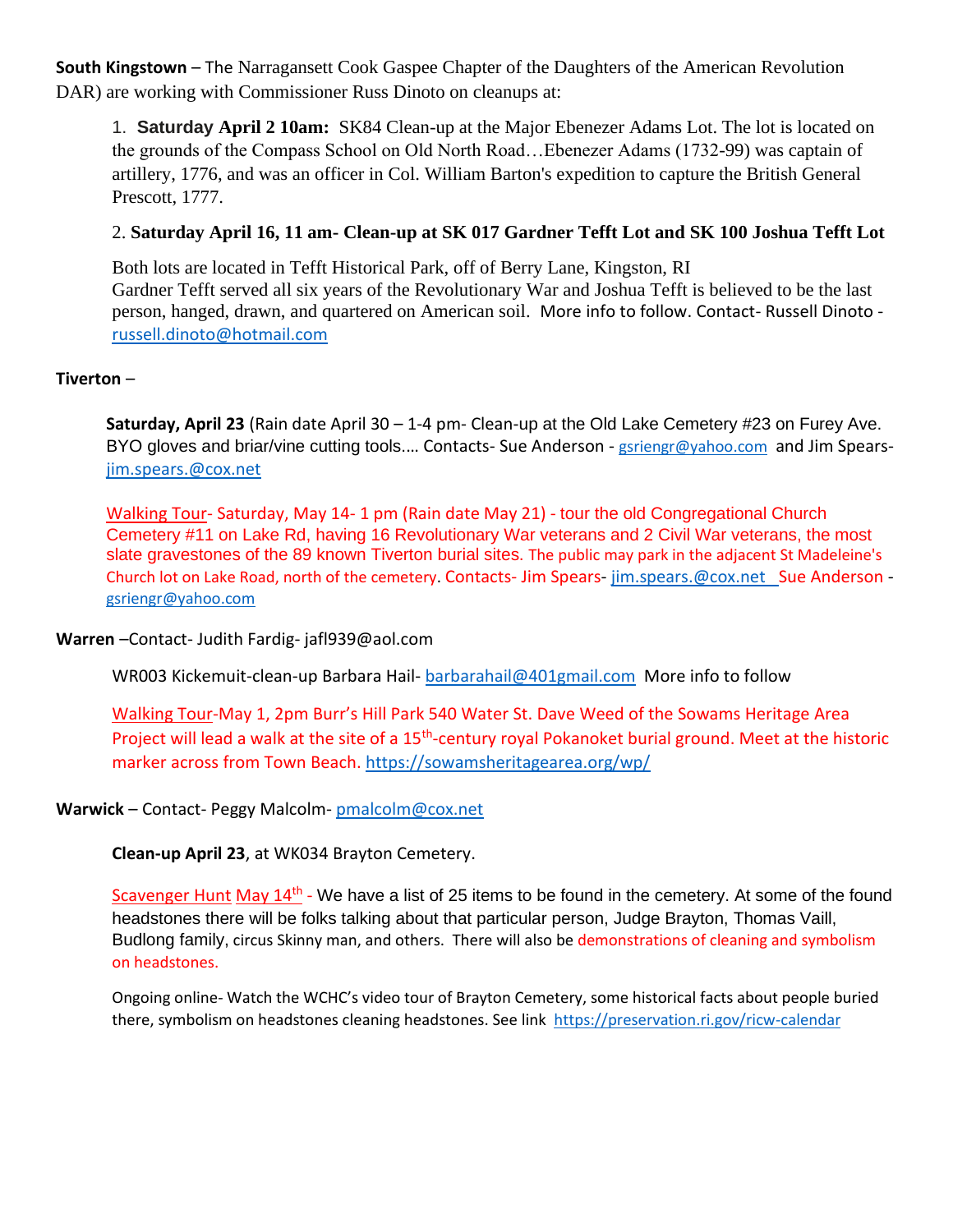# **Westerly** –<https://riverbendcemetery.org/> [| https://www.babcocksmithhouse.org/](https://www.babcocksmithhouse.org/)

Walking Tour- April 24, 2pm River Bend Cemetery 117 Beach St. River Bend Cemetery (1849) will host an Open House, welcoming visitors to the newly-renovated office (1901). Volunteers from Babcock-Smith House will give walking tours of select Westerly granite monuments and host a sale of maps, books, and DVDs. Refreshments. Rain Date May 1

**Sat April 30th, 10AM**, Clean-up/*Cleaning Demonstration* l -James Babcock Grounds WY07 - Located next to #42 Watch Hill Rd. Westerly. Lawrence Hunter will lead the Phebe Greene Ward DAR Chapter in a winter clean-up and demonstrate cleaning using D2. Make sure you bring your work gloves, rakes, a kneeling pad or short stool. Questions, contact *Lphunter53@yahoo.com* 

**Sun May 1st, at 9AM-** Clean-up**…** Larry Hunter along with Rediscovery History, Inc. will lead a clean-up at WY06 Sheffield Lot @ 132 Watch Hill Rd, Westerly, RI. Rediscovering History, Inc. is a non-profit group based in CT who has helped restoration of WY05 Babcock Lot on Shore Road. Parking is limited to roadside parking only. Questions or interest, contact Larry @ [Lphunter53@yahoo.com](mailto:Lphunter53@yahoo.com)

**Sat May 14th at 10AM**, - Creating a new cemetery entrance- Larry Hunter and the Westerly Historical Society will have an event at WY01 Rev Joseph Park Family Lot, in Westerly. The cemetery is located between 342 and 346 Post Rd (Rte 1) Westerly, just before the Haversham Restaurant (if you're heading into Westerly). We plan to create a new entrance into the cemetery from Rte 1 side to eliminate having to cut through the backyard of the residence. Questions, contact Larry Hunter [@ Lphunter53@yahoo.com](mailto:Lphunter53@yahoo.com)

**Sat May 28th at 10am, -** Ceremony for placement of 3 SAR Flag Holders -James Babcock Grounds WY07 - Located next to #42 Watch Hill Rd. Westerly. Lawrence Hunter along with the Phebe Greene Ward DAR Chapter will dedicate new Flag Holders provided by the RISAR for 3 Revolutionary Soldiers buried there that currently don't them. Come jump start Memorial Day weekend.

**West Greenwich-** Contact- Charlene Butler- [ckb39@cox.net](mailto:ckb39@cox.net)

**West Warwick/Coventry** – See Coventry for events and activities (Pawtuxet Valley Preservation and Historical Society… Contact- Mike Gadoury- [gadourym@gmail.com](mailto:gadourym@gmail.com) or text/call 860-208-0762

## **Woonsocket-**

Saturday April 23, 10am- There will be a clean-up at WO009 Bernon/St. James Cemetery located at 99 Logee St. led by Greg Duhamel and sponsored by the Woonsocket Historical Society and the Blackstone Historical Society. Wear long pants, long sleeves, and gloves – Contact – Greg Duhamel grizroots401@gmail.com

Walking Tour- Saturday April 30, 10am- There will be a guided tour presented by Greg Duhamel at WO009 the Bernon Cemetery located at 99 Logee St- Sponsored by Blackstone Valley Historical Society and Woonsocket Historical Society - Contact Greg Duhamel [grizroots401@gmail.com](mailto:grizroots401@gmail.com)

Saturday May 14, 10am- There will be a clean-up led by Greg Duhamel at WO0013 Zebina Cook Cemetery located at the rear of the Adrian J. Bissonate ball field on Elder Ballou Rd. Sponsored by Woonsocket Historical Society and the Blackstone Historical Society. Wear long pants, long sleeves, and gloves. – Contact- Greg Duhamel [grizroots401@gmail.com](mailto:grizroots401@gmail.com)